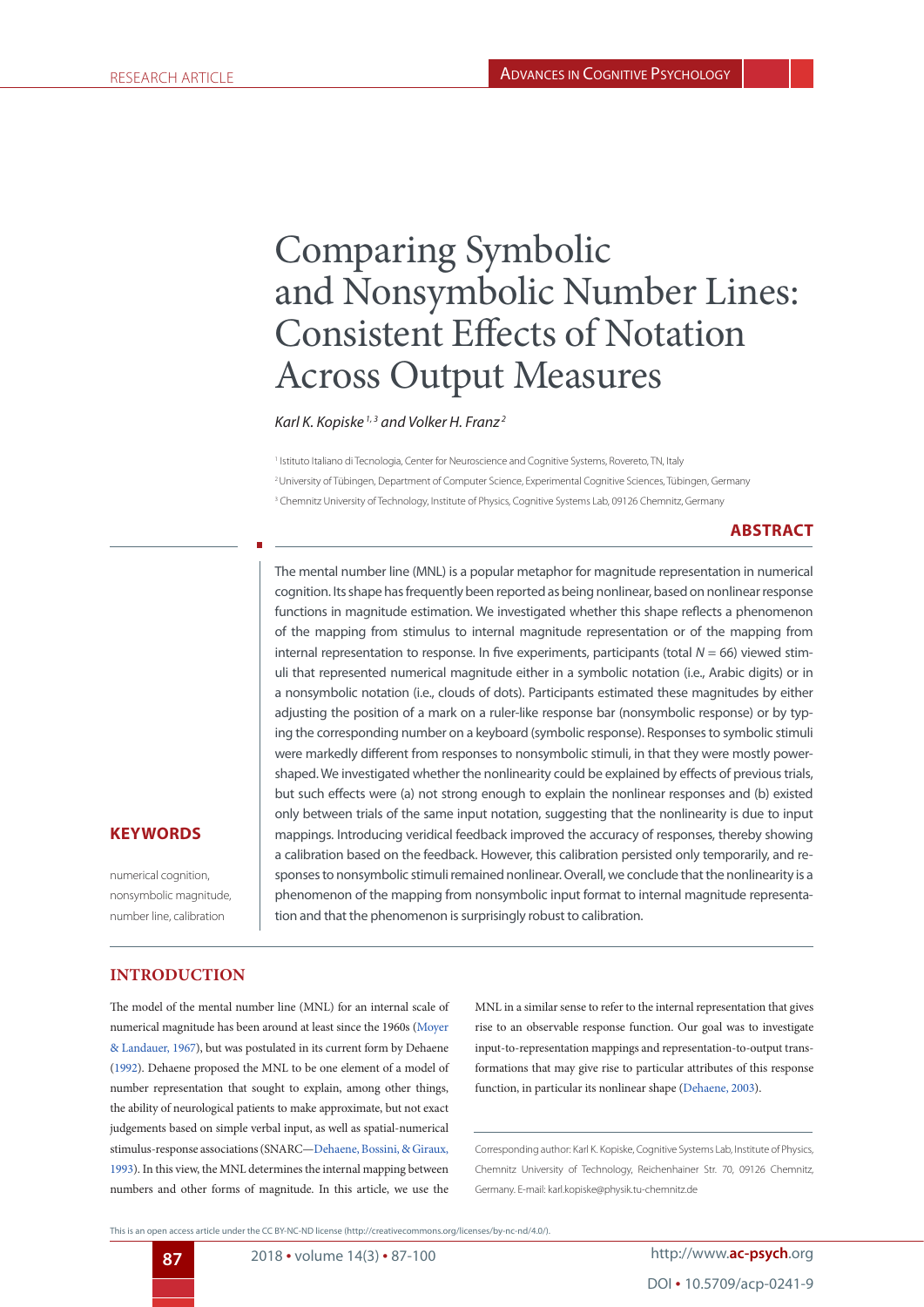## **The Shape of the Mental Number Line and its Relation to Nonsymbolic Number**

Dehaene (1992) noted that the mapping of nonsymbolic magnitude to symbolic magnitude (e.g., numbers) tends to be nonveridical, showing systematic underestimation for large magnitudes; a finding that caused him to propose a MNL that was compressed and possibly logarithmic in shape: response( $x$ )~log( $x$ ), with  $x$  being the numerical magnitude of the stimulus.

Two things should be noted with respect to the shape of the MNL. Firstly, if the MNL refers to the internal representation giving rise to the response function, it might still be linear even if the response function happens to be nonlinear. A related point is that the origin of both the shapes of the MNL and the response function has been much debated (Barth & Paladino, 2011; Cantlon, Cordes, Libertus, & Brannon, 2009; Cicchini, Anobile, & Burr, 2014; Cohen & Blanc-Goldhammer, 2011; Dehaene, 2003; Dehaene, Izard, Pica, & Spelke, 2009; Siegler & Opfer, 2003), as has the question whether testing one allows inferences about the other: This requires knowledge of the mapping between the two and of potential response biases. For example, it has been argued that in a classic task of locating numbers (or other forms of magnitude) on a horizontal line akin to a ruler, participants actually perform a proportion judgement, which, in turn, relies heavily on reference points (Barth & Paladino, 2011; but see also Opfer, Siegler, & Young, 2011). At the same time, this ruler-like task is one of the few tasks that allow a nonsymbolic output of magnitude, which bypasses a nonsymbolicto-symbolic transformation that is required for other tasks, such as, for example, verbalising magnitude. A recently proposed potential solution to the problem of proportion judgments is allowing participants to go beyond the presented ruler, thereby effectively allowing a judgement of multiples (Cohen & Blanc-Goldhammer, 2011; Link, Huber, Nuerk, & Moeller, 2014). Another potential confound that may bias responses independently of internal representation is the known tendency towards the mean, be it of a scale or of previous responses. This has recently been brought up as criticism of the notion that a compressed response suggests a compressed representation of magnitude (Cicchini et al., 2014) and has been applied to other judgements for a long time (Haubensak, 1992; Parducci & Perret, 1971).

Secondly, the systematic underestimation in numerical estimation for large magnitudes can be explained in several ways that do not assume an exactly logarithmic transformation. A fairly similar view is that of the response being a power function of *x*, which is indeed what even proponents of an internal logarithmic MNL have argued (Izard & Dehaene, 2008). This will often result in very similar fits to behavioural data (indeed, the models may be virtually indistinguishable unless the number range is extended, see Opfer et al., 2011) and fit similarly well to the corresponding neural activation (Nieder & Miller, 2003). That said, the two are based on slightly different classic concepts with slightly different implications, as a logarithmic function implies an additive effect when stimulus magnitude is increased by a given factor (Fechner, 1860), while a power function implies a multiplicative effect (Stevens, 1957). Alternatively, in designs employing a bounded response, a lin-

ear internal representation may also be compatible with a compressed response function purely due to size-dependent variability (see Weber's Law, Fechner, 1860; such a relationship has also been found for transformations between symbolic and nonsymbolic magnitudes, see, e.g., Cordes, Gelman, Gallistel, & Whalen, 2001; Dehaene, 1992; Whalen, Gallistel, & Gelman, 1999). If variability increases with the response, a larger tail of the distribution would be truncated by the bound but more so for large responses than for smaller response, resulting in a systematic underestimation of large magnitudes (see, e.g., Cantlon et al., 2009).

Finally, it should also be noted that the model of the MNL as the basis of manipulation of approximate magnitudes is not universally accepted. Prominently, McCloskey (1992) and McCloskey, Caramazza, and Basili (1985) proposed a model in which a similar role is occupied by a semantic, abstract representation that sits between comprehension and production of numerical magnitudes, but that does not have a spatial aspect. However, the degree to which a semantic representation is necessary to process numerical magnitudes has been debated (see, e.g., Cipolotti & Butterworth, 1995, or, more recently, Gebuis, Gevers, & Cohen Kadosh, 2014; Leibovich, Katzin, Harel, & Henik, 2017; for reviews about the neural representation of magnitude, see Dehaene, Piazza, Pinel, & Cohen, 2003; Nieder, 2016).

## **Our Study**

Our goals were twofold: Firstly, to investigate which step of an inputoutput mapping creates the nonlinear response function in magnitude estimation. We were also interested in whether the same shape would be achieved not only with symbolic-output measures, but also with different variations of a nonsymbolic number estimation task. To do this, we compared number lines obtained from symbolic-to-nonsymbolic as well as nonsymbolic-to-symbolic transformations, having participants map different types of input to the same output measure, as well as the same input to different output measures. Secondly, we wanted to find out if previous-trials effects and calibration (i.e., learning of an input-output mapping) could explain the shape of the responses (e.g., by biasing responses towards the mean of previous magnitudes and thus the mean of the scale, Cicchini et al., 2014). Further, we wanted to test if previous-trial effects existed, and if they did, whether any effects of previous trials and of calibration would persist between trials of different input notations (needing separate input-to-representation mappings) as well as between different responses (requiring different mappings from representation to output).

To test this, we employed two tasks of estimating numerosity: a nonsymbolic response, in which participants were asked to indicate the magnitude represented by the stimulus on a response bar akin to a ruler (henceforth referred to as the *ruler-based task*; this was similar to previous studies, e.g., Cicchini et al., 2014; Dehaene, Izard, Spelke, & Pica, 2008; Siegler & Opfer, 2003) as well as a task with a simple numeric (symbolic) response, in which participants typed the corresponding number on a keyboard (which we will refer to as the *typed-response task*). The ruler-based task was performed with both Arabic digits (Experiments 1, 2a-4a) and clouds of dots as nonsymbolic stimulus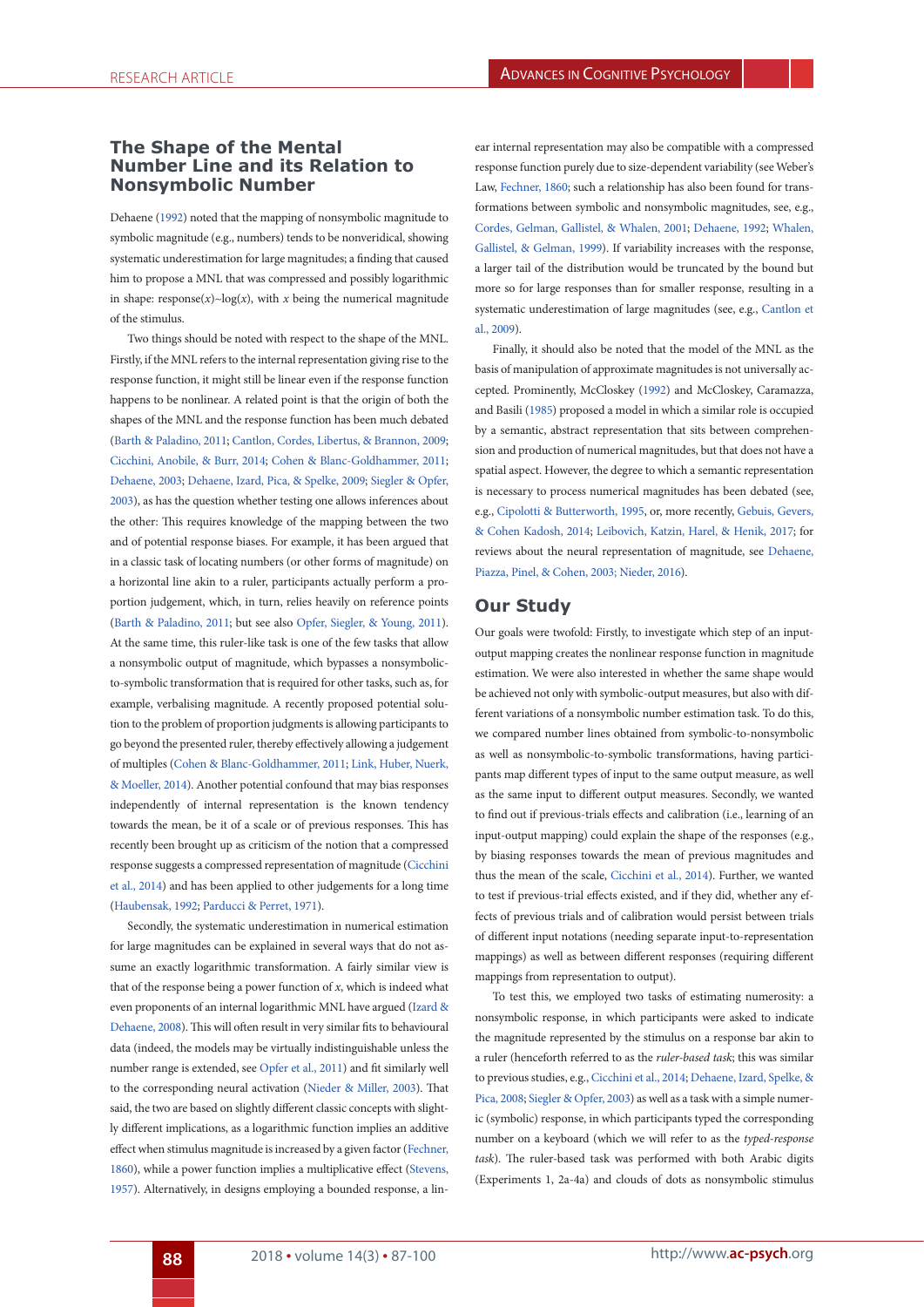magnitudes (Experiments 2b-4b, 5). Its primary purpose was to have participants estimate magnitudes (as opposed to making binary comparison judgements, which may produce somewhat different effects: see Gebuis & Reynvoet, 2012) in a way that did not rely on verbal or symbolic representation (i.e., numbers). The stimuli were drawn randomly from magnitudes between 1 and 200. For nonsymbolic stimuli, this implies that most numbers would be in a range where participants would be unable to instantly perceive the precise magnitude (*subitizing*, which participants are able to do with numbers up to 4, or perhaps even up to 7; see Mandler & Shebo, 1982; Trick, 2008; Trick & Pylyshyn, 1994) and, since we also imposed a time constraint on the task, also be unable to count dots even for relatively small arrays. This reflected the fact that the main interest of our study was in approximate estimations of magnitude—that is, the processing of magnitudes that could not be subitized.

We also varied features of the response bar between experiments to rule out alternative explanations (e.g., we employed both numerosities and numbers as endpoints). The typed-response task was performed only in Experiment 5. In this experiment, participants received both veridical as well as perturbed feedback in order to investigate the

#### **TABLE 1.**

Tasks and Stimuli Used in Experiments

| Experiment | Stimulus    | Response          | Ruler<br>endpoints | Comment                                                 |
|------------|-------------|-------------------|--------------------|---------------------------------------------------------|
| Exp. 1     | symbolic    | ruler-like<br>bar | symbolic           |                                                         |
| Exp. 2a    | symbolic    | ruler-like        | symbolic           |                                                         |
| Exp. 2b    | nonsymbolic | bar               | symbolic           |                                                         |
| Exp. 3a    | symbolic    | ruler-like        | symbolic           | starting<br>position<br>random                          |
| Exp. 3b    | nonsymbolic | bar               | nonsymbolic        | starting<br>position<br>random                          |
| Exp. 4a    | symbolic    | ruler-like        | symbolic           | endpoint<br>mapping<br>& starting<br>position<br>random |
| Exp. 4b    | nonsymbolic | bar               | nonsymbolic        | endpoint<br>mapping<br>& starting<br>position<br>random |
| Exp. 5a    | nonsymbolic | ruler-like<br>bar | nonsymbolic        | with<br>feedback.<br>otherwise<br>like 3b               |
| Exp. 5b    | nonsymbolic | typed<br>response | none               | with<br>feedback                                        |

*Note*. Details about the ruler-like response bar are described in the Apparatus section. Detail about the symbolic/nonsymbolic endpoints of the ruler given in the Results and Discussion subsection in Experiment 3. For each experiment, Conditions A and B were presented in a blocked design that included both separate and mixed blocks. For Experiment 4, endpoint mapping—that is, which point on the number line each endpoint of the ruler corresponded to—could be left-small/right-large (in half the trials) or right-large/left-small (in the other half).

mechanisms behind a possible calibration of the MNL. For an overview of all conditions and experiments, see Table 1.

For each experiment and each type of stimulus and response, we fit separate linear, logarithmic, and power functions to assess the shape of the response function. Our predictions were as follows: We expected the response function for symbolic stimuli (Arabic digits) to be almost linear and the response function for nonsymbolic stimuli (clouds of dots) to be better fitted through a logarithmic or power-function model (Dehaene, 1992). We expected this relation to hold true for both the ruler-based task (Experiments 1-4) and the typed-response task (Experiment 5). We also expected dependencies between consecutive trials. The presence of such serial dependencies between different types of trials (i.e., a symbolic-stimulus trial followed by a nonsymbolicstimulus trial or vice-versa) would speak for a calibration of the mapping from internal magnitude to the response, since this would mean calibration generalizing across different input types. The absence of such between-trial-type serial dependencies would indicate stimulusspecific calibration and, thus, calibration of input-to-representation mapping. These two possibilities were investigated in more detail in Experiment 5.

# **EXPERIMENT 1 (PILOT): TESTING THE RESPONSE FUNCTION**

In this pilot experiment, we tested the response function of the rulerbased task. Participants clicked on a response bar displayed horizontally on a computer screen. A similar method has been used in numerous experiments (e.g., Cicchini et al., 2014; Dehaene et al., 2008; Siegler & Opfer, 2003). However, since we wanted to verify whether this method and its implementation was not in itself susceptible to artefacts, we tested it in Experiment 1 in the simplest, most straightforward version we could find: mapping numbers written in Arabic digits to a horizontal ruler marked on the left and on the right by numbers in the same notation (see Figure 1). A relatively linear response function close to unity would indicate that estimating magnitudes in such a way does not per se produce distorted responses. We tested if responses would be influenced by stimuli presented in previous trials, with "oddball blocks" of deliberately imbalanced magnitudes being included to maximize the discrepancy between trials.

# **Methods**

#### **PARTICIPANTS**

Six participants (age range: 25 to 39 years,  $M_{\text{gas}} = 32.2$ , 4 females) took part in the experiment. All participants were volunteers taking part without compensation, consisting of graduate students and faculty members of the Department of Psychology at the University of Hamburg. In this and all following experiments, participants gave written informed consent and their data were protected in accordance with the 1964 Declaration of Helsinki.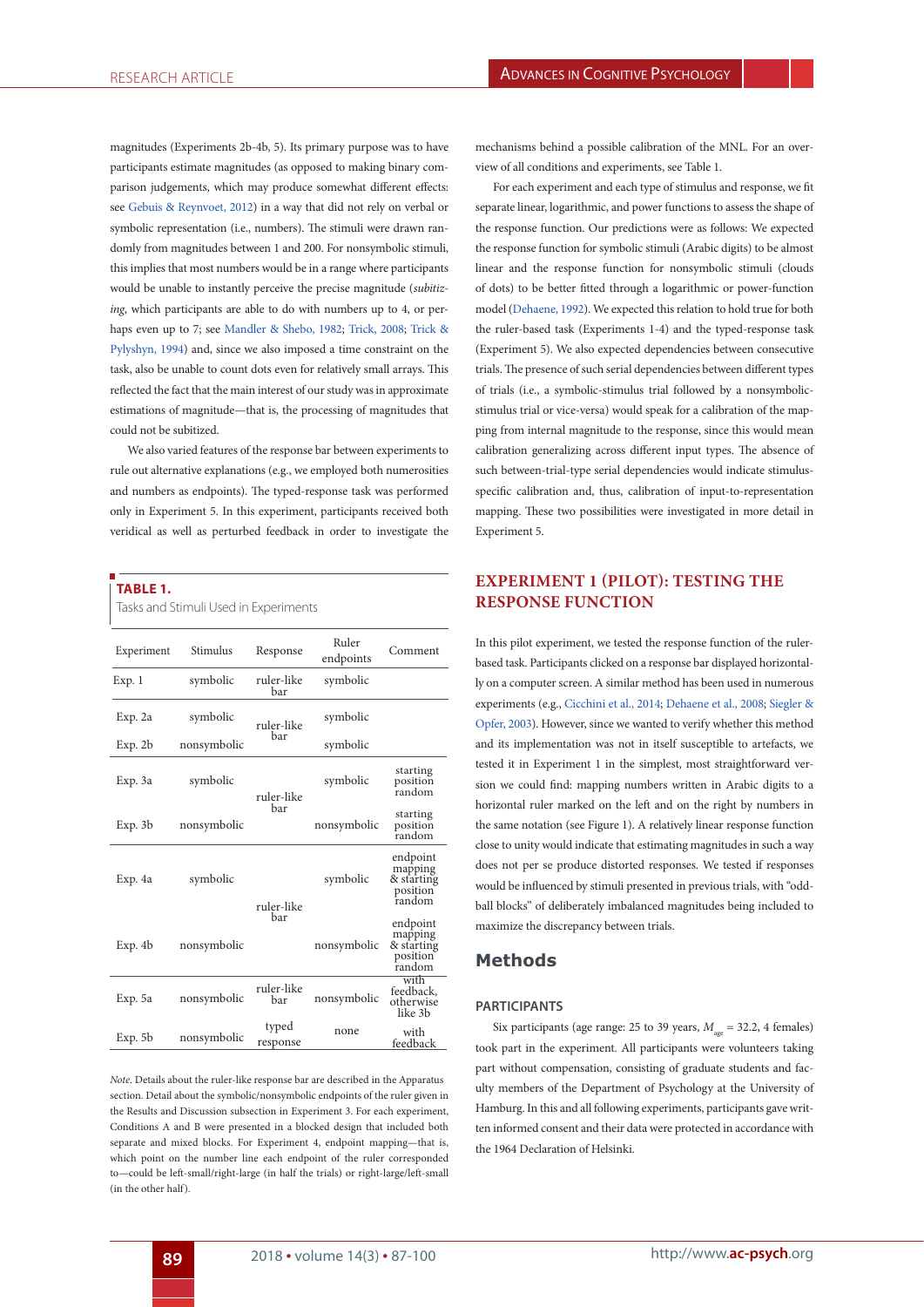#### **APPARATUS**

Sitting in front a 21 in. LCD monitor (effective screen diagonal: 52 cm), participants were presented with a centrally displayed number (written in Arabic digits, font size 60 px, approximately 2° of visual angle). All stimuli were black, presented against a white background. Below the number, a black response bar was displayed (located near the bottom of the screen, centrally on the x-axis, approximately 20° of visual angle). In the middle of the response bar was a black mark (a square of 20 px  $\times$  20 px, corresponding to approximately 6 mm  $\times$ 6 mm). This mark could be moved horizontally by the participants using a standard USB mouse. Participants were asked via on-screen instructions to move the mark to the location that they perceived as the position the number belonged to and then click the mouse button to register this position (see Figure 1).

#### **PROCEDURE**

In each trial, the number was displayed until the participant performed the mouse click, after which a fixation cross appeared for on average 500 ms (this interval was defined as 400 ms + a pseudo-random value from an exponential distribution with *M* = 100 ms) until the next trial. At the start of the experiment, a response bar was presented on the screen below the instructions to let participants familiarise themselves with the bar and the adjustment mark for as long as they liked, while clicking was disabled. All experiments were implemented in a custom MATLAB program using Psychtoolbox 3 (Kleiner et al., 2007).

To be able to verify the results from our models and to enable easier detection of previous-trial effects, the experiment was conducted in a blocked design, with one block containing pseudo-random numbers (in which stimuli were randomly drawn from numbers 1-200, with no duplicates), as well as two oddball blocks. These were included to test specifically the degree to which the responses would be influenced by the trials directly preceding them by maximizing the discrepancy between magnitudes in oddball trials and the rest of the trials in such blocks: In these blocks, either were 87.5% of trials with high numbers (from the top third, 134-200) and 12.5% of trials with numbers from the opposite end of the range (1-66) or vice-versa for high and low numbers. An influence on the response by previous trials, and, indeed, the range of stimuli, is often found in repeated-measures designs (Haubensak, 1992; Parducci & Perret, 1971) and has been proposed specifically for processing of nonsymbolic numbers (Cicchini et al., 2014). All participants started with a random-number block, followed by two oddball blocks. The order of oddball-up and oddball-down blocks was counterbalanced between participants. Each block consisted of 64 trials, resulting in a total of 192 trials for the whole experiment.

#### **DATA ANALYSIS**

Our main dependent variable was the location of the click on the response bar. This was coded as the relative position on the response bar, with 0 corresponding to a click on the leftmost end of the response bar and 1 to a click on the rightmost end. Responses given after less than 500 ms were excluded. Outliers were excluded according to the following method: For each presented magnitude *x* we linearly interpolated the "expected" response based on responses to stimuli [*x* − 10, *x* + 10] (truncated for responses near the top or bottom end of the stimulus range). We determined the *SD* of the residuals of the linear interpolation for all responses excluding the response to *x*. Responses with a distance of more than 3 *SD* from the expected response were considered outliers and excluded. In Experiment 1, this applied to 28 trials (2.4% of all trials).

Responses, aggregated by numeric values, were fitted to three models: a linear function ( $y = a + b \times x$ ), a logarithmic function ( $y = a + b \times x$ ) log[x]), and a power function ( $y = a \times x^b$ ), with x being the numeric value of the stimuli and y the response of the participants. Note that the intercept for the power function was fixed at 0, since (a) we wanted to fit the same number of parameters in all models, and (b) this form is the classic power function common in research on human perception (Stevens, 1957; Teghtsoonian, 1965).

Coefficients for the models were fit for each participant. The bestfitting model type, as indicated by the lowest Akaike information criterion (AIC; Akaike, 1974; see Burnham & Anderson, 2004, for guidelines on the interpretation), was selected. This model was then used to investigate if previous-trial effects would explain more variance in the data. To do this, we fit a linear, logarithmic, or power model to the trial-by-trial (i.e., unaggregated) data and compared the fit of this simple model to a model that included the numeric magnitude in the previous trial as an additional predictor. We also conducted a repeatedmeasures analysis of variance (ANOVA) with relative error—defined as: (response[ $x$ ] –  $x$ )/ $x$ —as the dependent variable and the 3-level factor oddball (up/down/no oddball) to investigate if oddball trials displayed a systematically different error to other trials, that is, whether responses would be affected by preceding trials. Greenhouse-Geisser correction (Greenhouse & Geisser, 1959) was applied in all situations where sphericity could be violated. Bonferroni-Holm correction was applied to all t tests (Holm, 1979).

#### **RESULTS AND DISCUSSION**

We found that the data were fit best by a linear model of  $y = 1.07x - 7.90$ , explaining 99% of the variance. Including the magnitude presented in the previous trial created a slightly better fit  $( \triangle AIC = -2.71)$ , with the predictor having a negative weight (*b* = −0.0139). Detailed descriptions of all models can be seen in Table 2, visualisations of the models can be seen in Figure 2.

Our ANOVA revealed a main effect of the factor oddball,  $F(2, 10) = 28.01, p_{GG} < .001, e_{GG} = .83$ , although post-hoc *t* tests (comparing relative error in oddball trials to relative error in all range-matched nonoddball trials; this range-matching of magnitudes was done only for the *t* tests, and not for the data included in the ANOVA) indicated that while descriptively, oddball trials where the oddball was smaller produced a smaller response than nonoddball trials and vice-versa for oddball-trials "upwards", these were not statistically significant differences, *t*(5) = −1.228, *p* = .274 and *t*(5) = 1.153, *p* = .301, respectively.

The main goal of Experiment 1 was to function as a pilot of sorts and ascertain that the mapping of numbers to our ruler-like response bar was relatively accurate. This was the case: The mapping was almost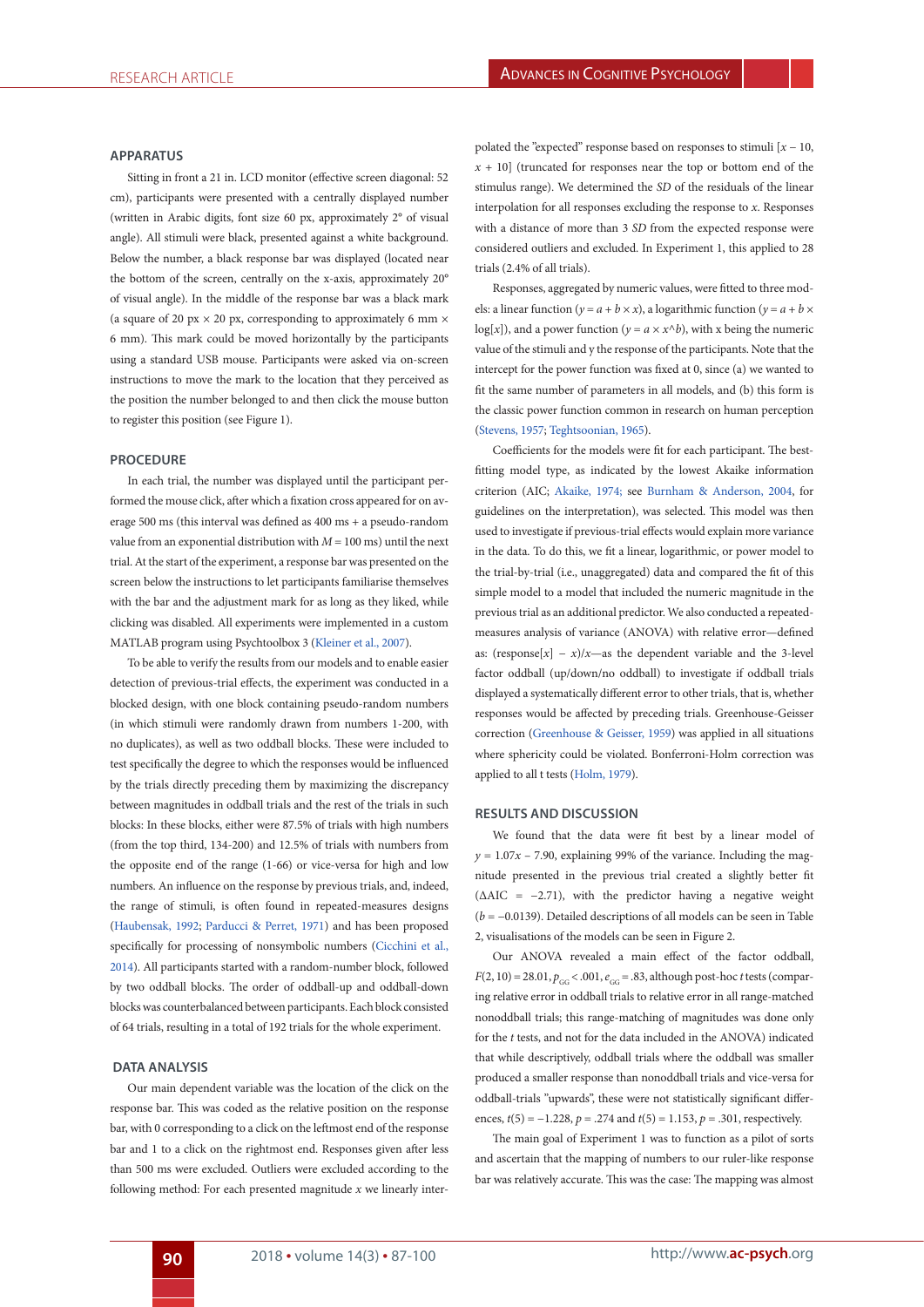perfectly linear, and the slope of the model was close to 1. Thus, we felt confident using this condition as a control in the following experiments. With regards to previous-trial effects, a positive coefficient in the model for previous magnitude indicates that relatively larger previous trials would lead to somewhat larger responses, while the analysis of oddball trials showed no clear pattern. These were exploratory analyses, however, and we aimed to test this in the experiments that followed.

# **EXPERIMENT 2, 3, AND 4: NONSYMBOLIC MAGNITUDE AND ITS RELATION TO SYMBOLIC MAGNITUDE**

Experiments 2, 3, and 4 incorporated not only symbolic, but also nonsymbolic magnitudes as stimuli. That is, half of the trials consisted of participants being presented with Arabic digits and clicking on the respective position on the response bar, the other half consisted of the same task but with participants being presented with clouds of dots instead of digits. They were instructed to assess the number of dots in

these clouds and select the appropriate location on the response bar in the same way as with Arabic digits.

The experiments differed only in subtle, but nevertheless important details (see Figure 1 and Table 1). Experiment 2 employed a response bar with symbolic endpoints (i.e., Arabic digits) for both symbolic and nonsymbolic stimuli. These were presented in a blocked design that included both blocks of one notation only and mixed blocks containing both notations. This gave us a first idea if our method was appropriate for nonsymbolic stimuli and whether our results would be in line with the literature. In Experiments 3 and 4, we attempted to rule out potential confounds that might have influenced our results in Experiment 2, and test whether the pattern of results was robust to small variations in the experimental design. In Experiment 3, we employed a response bar with endpoints defined by nonsymbolic numerosities for nonsymbolic stimuli (so that the mapping from nonsymbolic magnitude to output did not involve a symbolic notation). In Experiment 4, we used the design of Experiment 3, but flipped around the response bar in half of the trials, such that the upper end would now be on the left side. We also randomised the starting position of the adjustment mark on the response bar, which had previously always been in the middle, to prevent participants from learning to execute movements rather than



## **FIGURE 1.**

Screenshots from each of our experiments. Top row, left = Experiments 1A-4A, ruler-based response, symbolic stimuli, symbolic endpoints; Middle = Experiment 2B, ruler-based response, nonsymbolic stimuli, symbolic endpoints; Right = Experiment 4B, rulerbased response, nonsymbolic stimuli, nonsymbolic (and sometimes flipped) endpoints; Right column, middle = Experiment 5A, ruler-based response, nonsymbolic stimuli, nonsymbolic endpoints; Bottom = Experiment 5B, typed response to nonsymbolic stimuli. The line asking for and displaying the response is magnified for visibility in this figure. The word Anzahl is German for number or numerousness; Bottom left, big panel = Experiments 3B and 5A, ruler-based response, nonsymbolic stimuli, nonsymbolic endpoints. See also Table 1 for a summary of the conditions.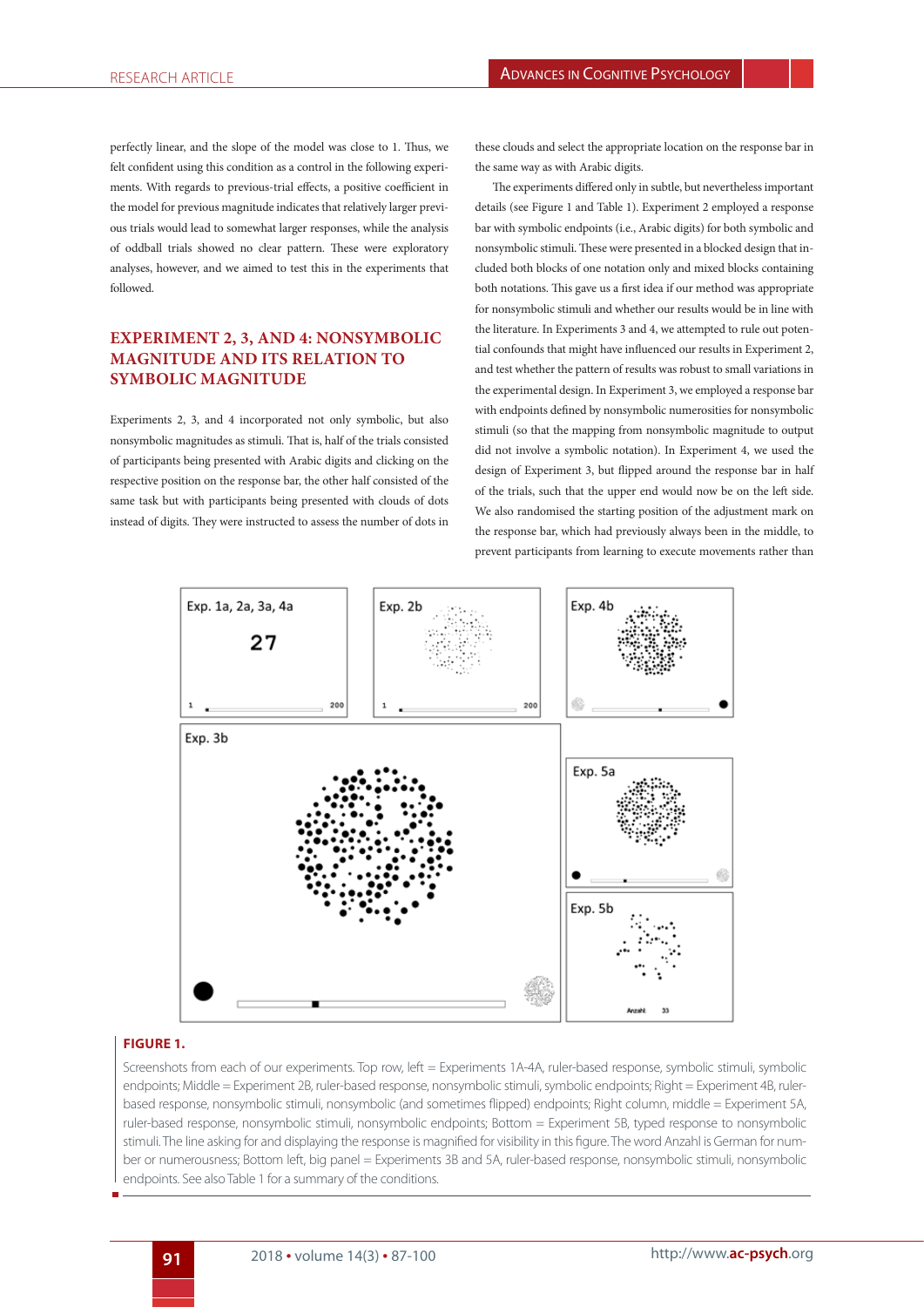performing an estimate for each trial. Each participant took part in only one of the Experiments 1-4. The purpose of these experiments was to investigate whether (a) the typical nonlinear MNL shape with underestimation for relatively large numbers could reliably be found in number-line tasks with symbolic and nonsymbolic input, even when controlling for the above-mentioned possible confounds of the ruler-based task, and (b) whether there would be previous-trial effects within, or even between trial-types.

# **Experiment 2: Symbolic and Nonsymbolic Magnitude on a Standard Response Bar**

In Experiment 2, we introduced nonsymbolic stimuli in addition to symbolic stimuli (numbers). Thus, we were able to compare the responses in the same task – that is, responses on a ruler-like response bar – for symbolic and nonsymbolic stimuli. We expected our design with these stimuli to replicate results obtained in previous studies using a similar design that showed a markedly nonlinear response function (e.g., Dehaene et al., 2008; Siegler & Opfer, 2003), as well as effects of previous-trial magnitudes (Cicchini et al., 2014). With respect to the latter, we also wanted to investigate whether the effect would persist when nonsymbolic stimuli were preceded by symbolic stimuli (i.e., in different input-type dyads). This would be expected if previous-trial effects were driven by a calibration of the mapping from internal representation to output, but not if previous-trial effects show a calibration of the input-to-representation mapping.

#### **METHODS**

*Participants.* Eight participants (students of University of Hamburg, aged between 19 and 26 years,  $M_{\text{gas}} = 22.9$ ; 6 females) were tested. Each participant received course credit or €8/hr.

*Apparatus.* The same setup as in Experiment 1 was used. The main difference was that we employed not only symbolic but also nonsymbolic stimuli. These nonsymbolic stimuli were generated using a modified version of a program developed by Gebuis and Reynvoet (2011) that will generate clouds of dots and was designed to keep visual stimulus properties uninformative about the number of dots in a certain design. In our design, keeping visual dimensions completely uninformative about number would have been impossible, since nonsymbolic magnitude is ultimately defined by visual features, and all of our stimuli differed in magnitude. Thus, we settled for a compromise in which the visual features total area of the clouds of dots  $(r = .41)$ , density ( $r = .28$ ), surface area of the dots ( $r = .57$ ) and circumference of the cloud (*r* = .77) were all imperfectly correlated with nonsymbolic magnitude.

*Procedure.* As in Experiment 1, participants indicated the position of a symbolic or nonsymbolic stimulus on a ruler-like bar presented horizontally between the numbers 1 and 200 (in all tables and figures, the symbolic condition is indicated as *Exp. 2A* and the nonsymbolic as *Exp. 2B*; the same nomenclature is used for Experiments 3 and 4) and were instructed to click on the location on the ruler/like response bar where they thought each current stimulus belonged. We now included a time limit of 3 s. When this was exceeded, an error message ("Please answer within 3 seconds!" in German) appeared on the screen. Symbolic and nonsymbolic stimuli were presented in a counterbalanced blocked design that contained single-type random magnitude blocks, single-type oddball blocks, and mixed-type oddball blocks. Blocks were randomised in the same manner as in Experiment 1, with the order of symbolic, nonsymbolic, and mixed blocks counterbalanced between participants. The random-number block was always the first for each stimulus type and the mixed blocks were always at the end of the experiment. This gave us 8 possible permutations: (oddball up first/oddball down first) × (nonsymbolic first /symbolic first) × (mixed, nonsymbolic oddballs first)  $\times$  (mixed, symbolic oddballs first). In total, participants completed 11 blocks of 64 trials each, for 704 trials overall.

*Data analysis.* The modelling mirrored that from Experiment 1, with the addition of stimulus type as another independent variable. Because of this, we fit the same three models (linear, logarithmic, power) to responses to each of the stimulus types (symbolic and nonsymbolic). To be able to investigate previous-trial effects between stimulus types, we added an interaction term to the previous-trial model that allowed for a differential effect of "same type" or "different type" previous trials.

### **RESULTS AND DISCUSSION**

A total of 114 trials (2%) had to be removed, as participants had not given an answer or answered too quickly (i.e., in less than 500 ms). A further 83 trials (1.5%) were excluded as outliers (see the Data Analysis section in Experiment 1). Of the remaining data, trials that contained symbolic stimuli and trials that contained nonsymbolic stimuli were each separately fitted to three models (linear, logarithmic, power model; see Figure 2). For the symbolic stimuli, the best fit was again a linear model,  $y = 1.06x - 8.23$ ;  $R^2 = .99$ . The same was true for the nonsymbolic stimuli, although the model was markedly different,  $y = 0.69x + 17.88$ , and the fit was not as good,  $R^2 = .91$ . The data were fitted better when the model included the previous magnitude as a predictor with a positive weight ( $\triangle AIC = -7.65$ ,  $b = 0.0344$ ). Introducing an additional interaction between previous trial magnitude and previous trial type improved the fit marginally ( $\triangle AIC = -2.01$ ) and revealed that the weight for previous trials was somewhat smaller when the trial type was different to the current trial ( $b_{\text{max}} = 0.0041$ ,  $b_{\text{max}} = 0.0380$ ).

A  $2 \times 2 \times 3$  (Trial-type [symbolic, nonsymbolic]  $\times$  Block-type [mixed, homogenous]  $\times$  Oddball [up, down, no oddball]) factor repeated-measures ANOVA on relative error indicated only one interaction: Trial-type × Oddball (F[2, 14] = 19.26,  $p_{GG} = .003$ ,  $e_{GG} = .53$ ). All other effects were nonsignificant (*p* > .12 in each instance). Post-hoc *t*  tests gave only tentative evidence, as only comparing upwards oddballs with range-matched regular trials gave some indication of an effect, *t*(7) = −3.82, *p* = .007, *p* > .2 in all other instances.

To summarise, our results from Experiment 2 also showed that ruler-based responses to symbolic magnitudes (numbers) were almost perfectly linear and veridical. Responses to nonsymbolic magnitudes showed the characteristic underestimation for relatively large numbers,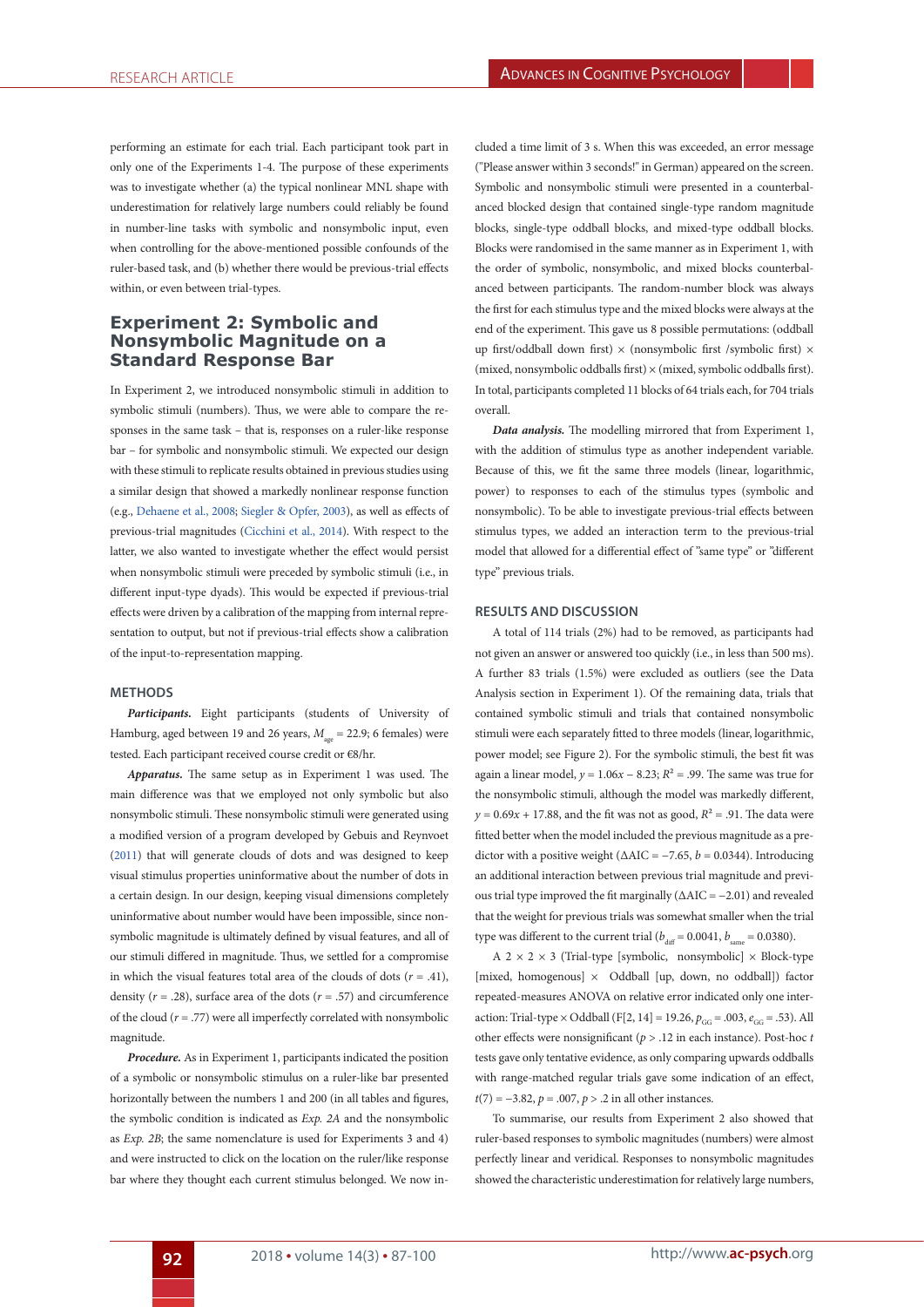

## **FIGURE 2.**

Data from Experiments 1-4, with fitted linear, logarithmic, and power models. Left to right = Experiments 1-4; Top row = symbolic stimuli. Bottom row = nonsymbolic stimuli. For details on the experiments, see Table 1.

but, interestingly, still were fit better by a linear function than a logarithmic or power function. Additionally, larger magnitudes displayed in previous trials correlated with slightly larger responses on a given current trial.

## **Experiment 3: Symbolic and Nonsymbolic Magnitude on Response Bars with Symbolic and Nonsymbolic Endpoints**

A potential drawback of Experiment 2 was its use of numeric endpoints, which means that one could argue that the version of the task we employed, and thus the output measure, was in fact not really nonsymbolic; that is, the stimuli would be compared to symbolic magnitudes (the endpoints) in order to find the correct location on the response bar. To remedy this, we conducted Experiment 3, in which we used nonsymbolic magnitudes as endpoints to the response bar. In all other respects, the experiment was identical to Experiment 2. Thus, we also expected the results to be largely similar to those in Experiment 2.

### **METHODS**

Again, we recruited eight participants from the same pool as in Experiment 2 (aged between 20 and 29 years,  $M_{\text{gas}} = 23.9$ ; 6 females). As in Experiment 2, all participants indicated the position of a symbolic or nonsymbolic stimulus on a response bar. The only difference to Experiment 2 was that the endpoints of the response bar for the nonsymbolic stimulus now were a single dot on the left and a cloud of 200 dots on the right instead of Arabic digits (see Figure 1). These endpoints were always the same (i.e., not rendered anew for each trial) and were rendered using the same script that was used for the stimuli.

Participants were again instructed to click on where they thought the stimulus belonged in the response bar, based on the number of dots in it.

## **RESULTS AND DISCUSSION**

We removed 78 trials (1.3%) because of a lack of a valid answer or for being too quick, and 72 trials (1.3%) as outliers. The remaining data were modelled in the same fashion as in Experiment 2, indicating a linear model as the best, and once again near perfect, fit for symbolic stimuli,  $y = 1.07x - 10.74$ ;  $R^2 = .99$ . Responses to nonsymbolic stimuli were fit best by a power model,  $y = 12.66 \times x^0.48$ , which explained 82% of the variance. The data were not fit better when previous number was included as a predictor,  $\triangle AIC = 0.83$ ,  $b = 0.0175$ , but slightly better when accounting for previous number split up by previous trial type,  $\triangle AIC = -1.66$ ,  $b_{\text{diff}} = -0.0283$ ,  $b_{\text{same}} = 0.0233$ . The usual 2 × 2 × 3 ANOVA on relative error revealed no interactions between factors  $(p > .13$  in each instance) and no main effects either  $(p > .16$  in each instance). However, when oddball trials were tested against magnitude-matched nonoddball trials, this showed a significant difference between upwards oddball trials with nonsymbolic stimuli, *t*(7) = −3.90,  $p = .006$ , while other differences were not significant when correcting for multiple comparisons (downwards oddballs, nonsymbolic: *t*[7] = 2.55, *p* = .038; upwards symbolic: *t*[7] = −2.61, *p* = .035; downwards symbolic:  $t[7] = 0.86$ ,  $p = .421$ ), although they all pointed in the same direction: Oddball trials tended to err more towards the middle than other trials in the same number range, consistent with the fact that previous trials had a positive weight in the model.

Again, we found a virtually veridical response function to symbolic magnitudes, with a notable underestimation and previous-trial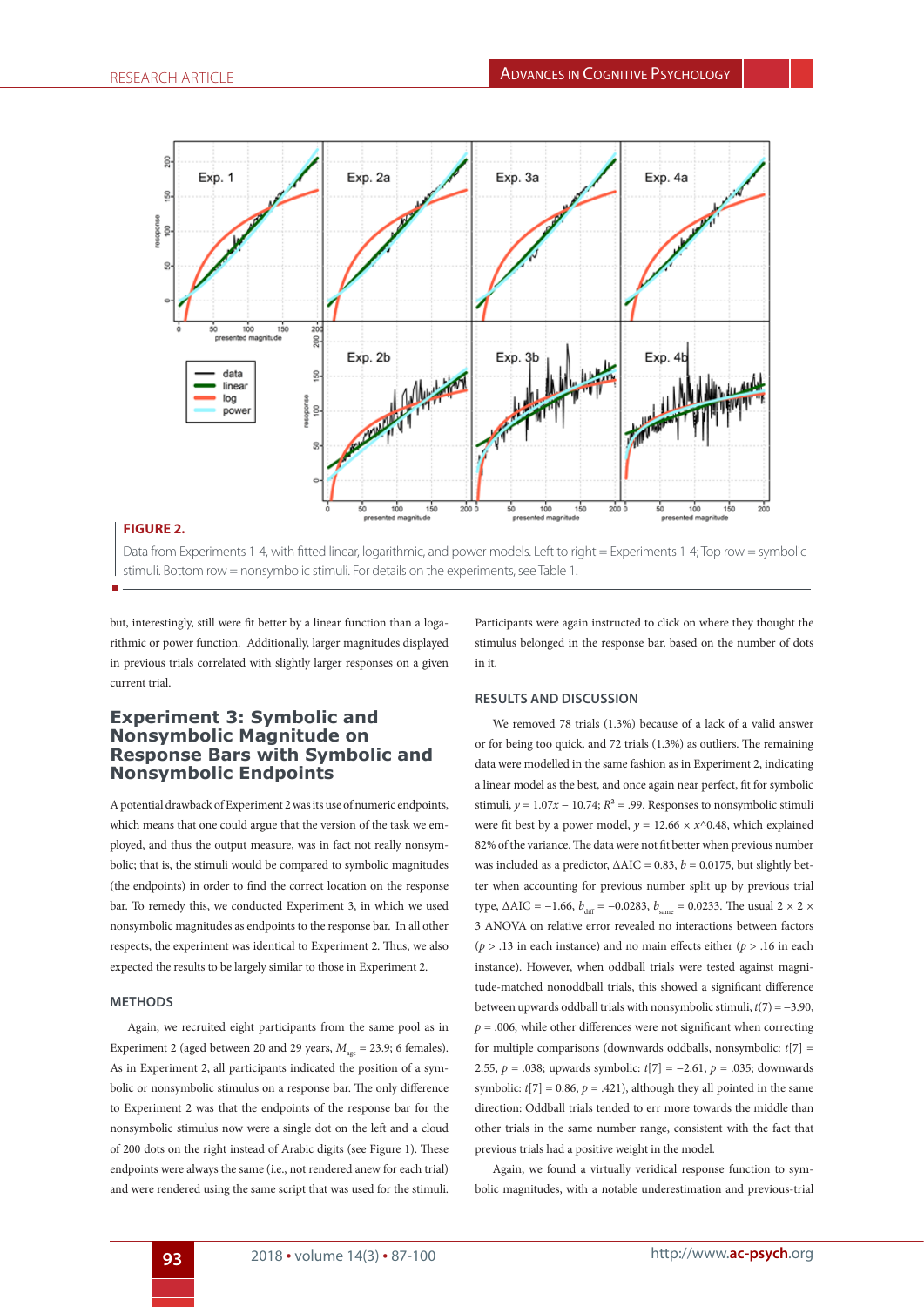dependency present for responses to nonsymbolic magnitudes. This was fit best by a power model. Responses to nonsymbolic stimuli were generally not predicted as well by the actual magnitude presented, as in Experiment 2 (see Table 2), perhaps indicating that the ruler-based task was more difficult with nonsymbolic endpoints. Despite the fact that the preferred model was a different one compared to Experiment 2B, with respect to other key features—for example, over-/underestimation for small/large numbers, respectively—the response function was quite similar to the response function in Experiment 2B (see Figure 2).

# **Experiment 4: Symbolic and Nonsymbolic Magnitude with Left/ Right Flipped Endpoints**

In Experiment 4, we wanted to preclude that what participants had been giving were stereotyped responses. To prevent them from using such a strategy, we slightly increased the difficulty of the task and introduced another input-response mapping by (a) flipping randomly the response bar in half of the trials, thus displaying the largest magnitude on its left side and the smallest magnitude on the right and (b) randomly varying the starting position of the adjustment mark in each trial. In essence, this experiment was done to preclude motor learning of responses as a confound, so we again expected a similar pattern of responses as we found in Experiments 2 and 3.

Flipping the response bar also reversed the standard right-large relationship between space and magnitude that is encountered in many everyday situations (see, e.g., Dehaene et al., 1993; Fischer & Shaki, 2015). While we would not expect these associations to bias responses in our task when they are congruent with the response bar, finding a similar response function with a flipped response bar would speak to the robustness of our findings. There may also be hemispheric differences in the representation of space: Consistently with this notion, van der Lubbe, Schölvinck, Kenemans, and Postma (2006) reported a more finely-grained spatial resolution for the left field. Such a mechanism could contribute to both the higher observed variability, and the "flatter" response function for larger numbers, if these are always responded to in the right field.

## **METHODS**

Eight participants from the same pool as in Experiments 2 and 3 (aged between 20 and 32 years,  $M_{\text{age}} = 25.7$ ; 4 females) took part in the experiment. The task was mostly the same as in Experiment 3, but in 50% of the trials (randomly distributed within each block), the response bar was flipped, such that the lower end was on the right and the higher end was on the left. Additionally, the starting position for the adjustment mark was randomized, such that the mark was equally likely to appear anywhere on the response bar at the start of each trial. Participants were given 4 s to respond.

### **RESULTS AND DISCUSSION**

We had to remove 41 trials (0.7%) for a lacking valid answer or being outside the allowed response times, and 99 trials (1.8%) as outliers. Modelling the responses to symbolic stimuli, the best model was a

linear fit of  $y = 1.02x - 6.26$ , explaining 99% of the variance (see Figure 2). The responses to nonsymbolic stimuli were once again fit best by a power model ( $y = 32.50 \times x \land 0.26$ ;  $R^2 = .54$ ). Including the magnitude of the previous trial did not improve the fit ( $\triangle AIC = 0.99$ ), although including an interaction term of Previous-trial Magnitude × Previoustrial Type did (ΔAIC model with interaction vs. simple model: −5.19), indicating that previous trials actually had a negative weight if they were of a different type ( $b_{\text{diff}}$  = −0.0777), and much smaller negative weight when they were of the same type ( $b_{\text{max}} = -0.0061$ ). The standard  $2 \times 2 \times 3$  repeated-measures ANOVA on relative error revealed a main effect of oddball,  $F(2, 14) = 20.20$ ,  $p_{GG} = .003$ ,  $e_{GG} = .51$ , but no other main effect ( $p > 0.6$  in each instance), with a statistically significant interaction of Block-type  $\times$  Trial-type,  $F(1, 7) = 7.23$ ,  $p = .031$ , and the three-way interaction Oddball  $\times$  Block-type  $\times$  Trial-type,  $F(2, 14) =$ 7.89,  $p_{cc} = .025$ ,  $e_{cc} = .51$ . No *t* test comparing oddball trials to rangematched regular trials indicated any significant difference (*p* > .6 in each instance).

Once again, responses to symbolic stimuli were fit best by a linear function close to unity, while responses to nonsymbolic stimuli resembled a power function. That is, results were similar to those obtained in Experiments 2 and 3, even when the experiment prevented participants from learning mouse movements as opposed to considering the desired location of the click. The fact that these results once again show an underestimation and a relatively shallow response function for magnitudes larger than the mean (100) also excludes the possibility that the smaller increments in responses for higher numbers are confounded with differences in spatial resolution of the left and right field (van der Lubbe et al., 2006).

## **Discussion of Experiments 2-4**

Two findings appeared robustly in all experiments: Responses to symbolic stimuli had an almost perfectly linear shape, and responses to nonsymbolic stimuli tended to overestimate low magnitudes and underestimate higher magnitudes. The former is readily explained by the proficiency of participants: Despite having limited time available, the task was overall not very difficult when the stimuli were symbolic magnitudes. Responses to nonsymbolic stimuli, on the other hand, mirror known patterns of nonlinearity (Dehaene, 2003; van Oeffelen & Vos, 1982) that are robust across different variants of the task. Notably, the responses were in most cases fit better by a power function than by a logarithmic function (see Table 2; note that the linear model outperformed both others in Experiment 2), which is corroborated by the fact that when plotted in a log-log graph, the functions appear roughly equivalent (see Figure 3). These results are also quite compatible with Dehaene's notion of a logarithmic number line (Dehaene, 1992) with an *output grid* transformation (Izard & Dehaene, 2008), in which the mapping from somewhat categorical internal representation to responses can be stretched or compressed through calibration. Since in each case, previous trials (at least of the same input type) influenced the current trial, they are also compatible with a dynamic encoding mechanism like the one of Cicchini et al. (2014), who proposed the shape of the MNL to be due to each trial representing a weighted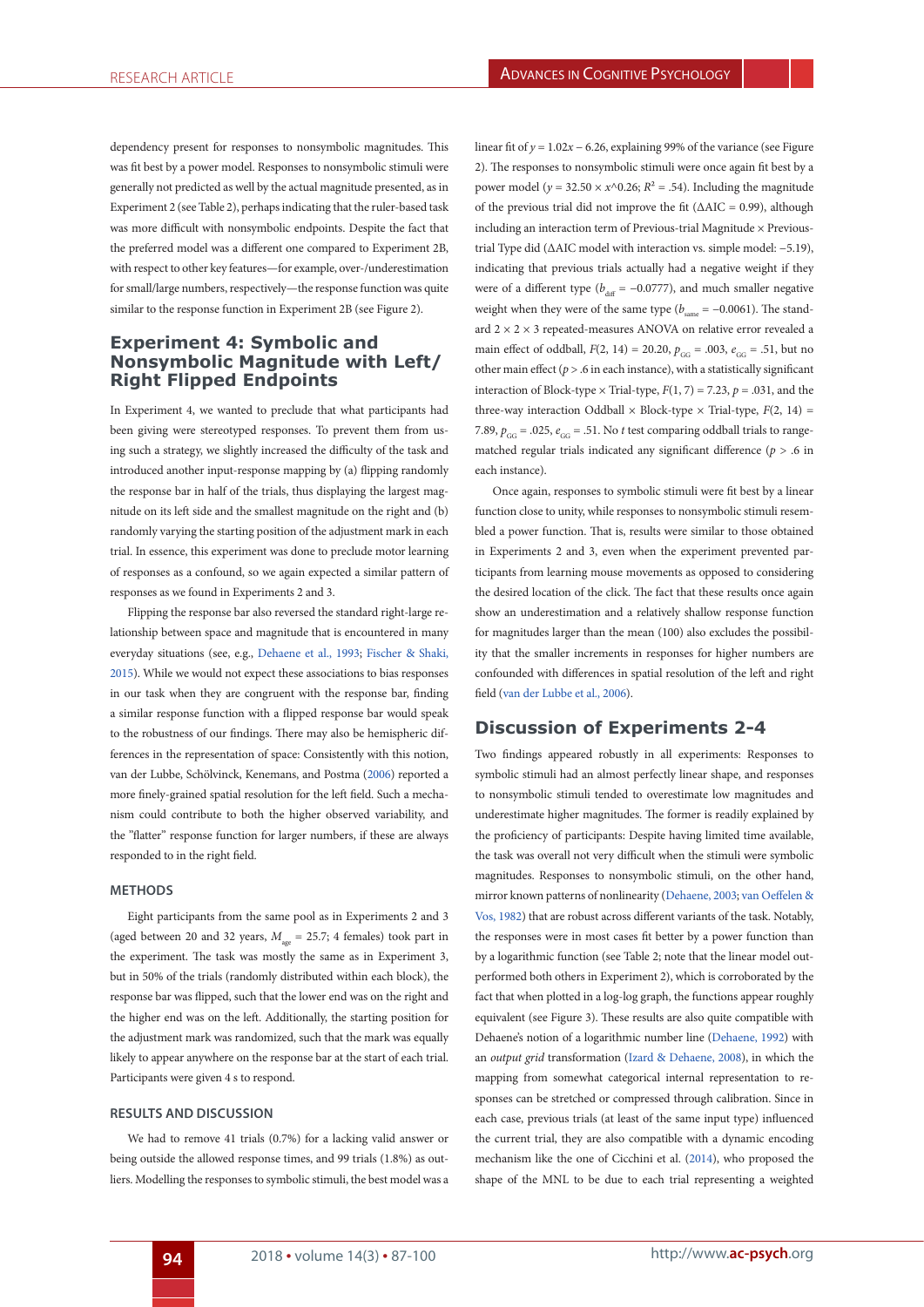combination of an estimates of the current and of previously presented magnitudes. Notions such as a linear response function with scalar variability, however, can be dismissed; while the variability does reach a ceiling of sort in ruler-based tasks (see Figure 3), this model would predict underestimation for higher numbers, but not overestimation for smaller numbers.

For the explanation of dynamic encoding mechanisms based on previous stimuli to be plausible, it is a prerequisite that sequential dependencies exist, which was the second question our experiments sought to answer. Indeed, this was the case, as the fitting of previoustrial models found a positive relationship between the magnitude of the previous trial and the response in the current trial, which was consistent with the analysis of oddball trials. Note that the weights for previous-trial magnitude differed between experiments: A weight of over .2, as we saw in Experiment 2, is rather large when compared to the literature (Cicchini et al., 2014), whereas such effects were small in

Experiment 3 and nonexistent in Experiment 4. These findings from the latter two experiments also indicate that in our design, effects of previous trials alone were unlikely to be the sole or even main cause of the response function's shape, as it was similarly nonlinear here as in Experiment 2.

# **EXPERIMENT 5: DOES CALIBRATION GENERALIZE BETWEEN RESPONSES TO SYMBOLIC AND NONSYMBOLIC STIMULI?**

In our final experiment, we sought to explore whether the responses to nonsymbolic stimuli could be linearized (i.e., correctly calibrated) through feedback, and if this could be done for responses to symbolic and nonsymbolic stimuli independently. This served the broader purpose of providing a stronger test of whether the observed shape of the

#### **TABLE 2.**

Linear, Logarithmic, and Power Models Fit to Data from All Experiments

| Exp            | Condition                             | lin                            | log                                            | Power                                       | Previous trial<br>weight                  | Previous trial<br>weight by trial type                     |
|----------------|---------------------------------------|--------------------------------|------------------------------------------------|---------------------------------------------|-------------------------------------------|------------------------------------------------------------|
| 1              | Symbolic stimuli                      | $1.07x - 7.90$<br>$R^2 = .99$  | $60.85 \times \log(x) - 163.28$<br>$R^2 = .80$ | $0.27 \times x^{\wedge}1.27$<br>$R^2 = .98$ | $b = -0.0139$<br>$\triangle AIC = -2.71$  |                                                            |
| 2a             | Symbolic stimuli                      | $1.06x - 8.23$<br>$R^2 = .99$  | $60.23 \times \log(x) - 161.93$<br>$R^2 = .81$ | $0.32 \times x^{\wedge}1.23$<br>$R^2 = .99$ | $b = 0.0344$                              | $b_{\rm same} = 0.0380$<br>$b_{\text{diff}} = 0.0041$      |
| 2 <sub>b</sub> | Nonsymbolic stimuli $0.69x + 17.88$   | $R^2 = .91$                    | $42.67 \times \log(x) - 96.12$<br>$R^2 = .87$  | $1.10 \times x^{\wedge}0.94$<br>$R^2 = .89$ | $\triangle AIC = -7.65$                   | $\Delta AIC = -9.66$                                       |
| 3a             | Symbolic stimuli                      | $1.07x - 10.74$<br>$R^2 = .99$ | $60.15 \times \log(x) - 163.82$<br>$R^2 = .79$ | $0.31 \times x^{\wedge}1.23$<br>$R^2 = .99$ | $b = 0.0175$                              | $b_{\rm same} = 0.241$<br>$b_{\text{diff}} = -0.0283$      |
| 3 <sub>b</sub> | Nonsymbolic stimuli $0.58x + 49.50$   | $R^2 = .77$                    | $37.34 \times \log(x) - 53.17$<br>$R^2 = .80$  | $12.66 \times x^{0}.48$<br>$R^2 = .82$      | $\triangle AIC = 0.83$                    | $\triangle$ AAC = v1.66                                    |
| 4a             | Symbolic stimuli                      | $1.02x - 6.26$<br>$R^2 = .99$  | $58.02 \times \log(x) - 154.57$<br>$R^2 = .79$ | $0.43 \times x^{\wedge}1.16$<br>$R^2 = .99$ | $b = -0.0193$                             | $b_{\text{same}} = -0.0061$<br>$b_{\text{diff}} = -0.0777$ |
| 4b             | Nonsymbolic stimuli $0.36x + 67.13$   | $R^2 = .50$                    | $23.04 \times \log(x) + 3.09$<br>$R^2 = .52$   | $32.50 \times x^{0}.26$<br>$R^2 = .54$      | $\triangle AIC = 0.99$                    | $\Delta AIC = -5.19$                                       |
|                | response bar, pre-FB $0.65x + 32.13$  | $R^2 = .84$                    | $41.03 \times \log(x) - 80.84$<br>$R^2 = .78$  | $4.69 \times x^{0.66}$<br>$R^2 = .85$       | $b = 0.0424$<br>$\triangle AIC = -11.43$  |                                                            |
| 5a             | response bar, FB                      | $0.82x + 17.59$<br>$R^2 = .93$ | $59.92 \times \log(x) - 163.15$<br>$R^2 = .88$ | $2.97 \times x^{0.77}$<br>$R^2 = .94$       | $b = 0.2398$<br>$\triangle AIC = -314.70$ |                                                            |
|                | response bar, post-FB $0.79x + 24.86$ | $R^2 = .93$                    | $49.29 \times \log(x) - 109.54$<br>$R^2 = .91$ | $1.56 \times x^{\wedge}0.91$<br>$R^2 = .91$ | $b = 0.0440$<br>$\triangle AIC = -26.9$   |                                                            |
|                | Number response,<br>pre-FB            | $0.50x + 16.13$<br>$R^2 = .88$ | $30.91 \times \log(x) - 67.22$<br>$R^2 = .83$  | $1.91 \times x^{0.77}$<br>$R^2 = .89$       | $b = 0.0579$<br>$\triangle AIC = -35.32$  |                                                            |
| 5b             | Number response, FB $0.84x + 8.59$    | $R^2 = .94$                    | $59.77 \times \log(x) - 170.18$<br>$R^2 = .86$ | $2.10 \times x^{0.83}$<br>$R^2 = .94$       | $b = 0.3258$<br>$\triangle AIC = -463.97$ |                                                            |
|                | Number response,<br>post-FB           | $0.64x + 21.63$<br>$R^2 = .89$ | $40.20 \times \log(x) - 87.54$<br>$R^2 = .86$  | $2.10 \times x^{0.81}$<br>$R^2 = .90$       | $b = 0.0648$<br>$\triangle AIC = -39.36$  |                                                            |

*Note.* Bold indicates the best-fitting model. ΔAIC given relative to the simplest model. FB = feedback, AIC = Akaike information criterion (Akaike, 1974; Burnham & Anderson, 2004). For details on the conditions see Table 1 and Figure 1.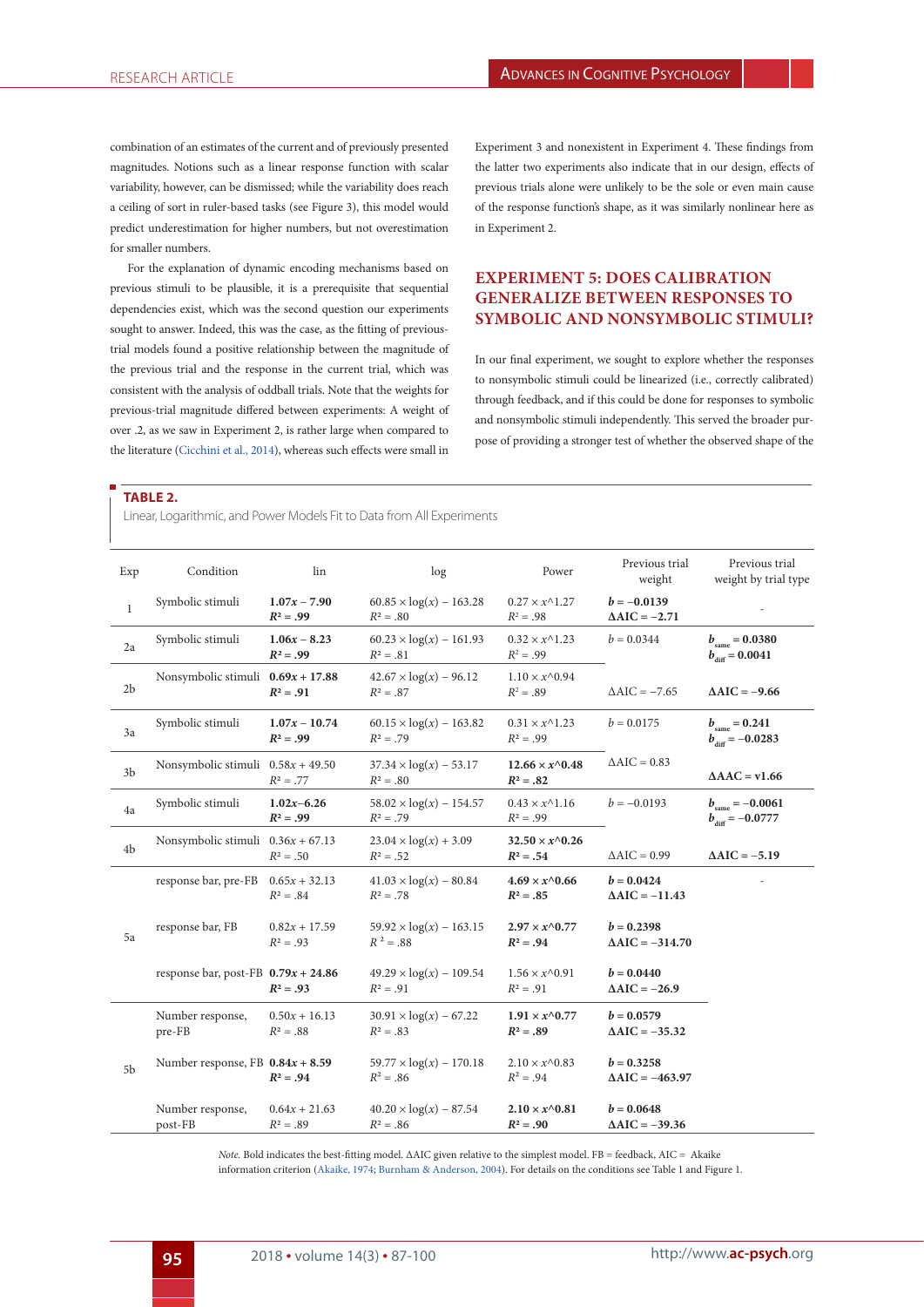

## **FIGURE 3.**

Exploring variability in responses to nonsymbolic stimuli. Left = responses in a log-log plot. A power function would be linear in such a plot; Right = SD by number, for all experiments.

responses is better understood as a phenomenon of mapping input-torepresentation or representation-to-response by comparing sequential effects between stimulus types to calibration effects between tasks. To this end, we conducted an experiment in which participants conducted both a ruler-based task like the one described in Experiment 3, but with randomised starting positions, and a classic numerosity-judgement task in which they typed in the estimated number of dots for each stimulus (here called the typed-response task, see the Our Study section in the Introduction). Both tasks included feedback blocks to allow participants to calibrate their responses, with feedback being either (a) veridical, (b) systematically lower, or (c) systematically higher than the actual magnitude. This feedback was given independently for each task, thus allowing us to investigate not only the effect of feedback in each task on responses in the same task, but also its influence on responses in the other task. Knowing whether feedback effects would generalize between tasks with the same stimuli but different responses would allow us to see whether calibration through feedback would influence the mapping from the stimulus to the internal magnitude estimate, or rather something else (most likely the mapping from the internal estimate to the response).

# **Methods**

### **PARTICIPANTS**

Due to the larger number of conditions, as well as to enable us to test our predictions more conclusively in a single experiment, we increased the number of participants to a total of 36 ( $M_{\text{gas}}$  = 24 years, age range 18 to 36; 26 females). These were again recruited from the same participant pool as in the Experiments 2-4.

## **PROCEDURE**

All participants completed two numerosity-estimation tasks: a ruler-based task like the one used in Experiment 3, and a simple typed-response task, in which participants entered their estimate via a standard computer keyboard. Stimuli were the same nonsymbolic stimuli as in Experiments 2, 3, and 4. Participants were again allowed 4 s to respond in the ruler-based task. The same time limit was set for the typed-response task; however, due to a programming error in the MATLAB program, the timer was reset when participants started typing, in effect giving them 4 s to start typing, and 4 s thereafter (mean response times in this task were 2570 ms, with an *SD* of 702 ms).

For both the ruler-based task and the typed-response task, we included one middle block each where participants received feedback about the correctness of their response. Thus, each participant completed three blocks—prefeedback, feedback, postfeedback—for both the ruler-based task and the typed-response task. This feedback could be either veridical (reflecting a 1-to-1 mapping of stimulus to the position on the response bar or the number to be entered), or distorted by an amount of either +15 or −15. This feedback was consistent across all trials within one block, but varied independently for the two tasks, and feedback conditions were counterbalanced between participants so that one third of participants was assigned to each feedback condition in each task. The order of tasks was also counterbalanced. Feedback in the typed-response task was presented as a red number appearing on the screen once the participant hit the return key, to the right of the number the participant had just entered. In the ruler-based task, feedback was given through a red square mark of the same size as the adjustment mark, appearing on the horizontal bar at the location corresponding to the correct magnitude (or the correct magnitude +15 / −15). Participants received 10 practice trials with feedback on a response bar right before the ruler-based task, along with instructions on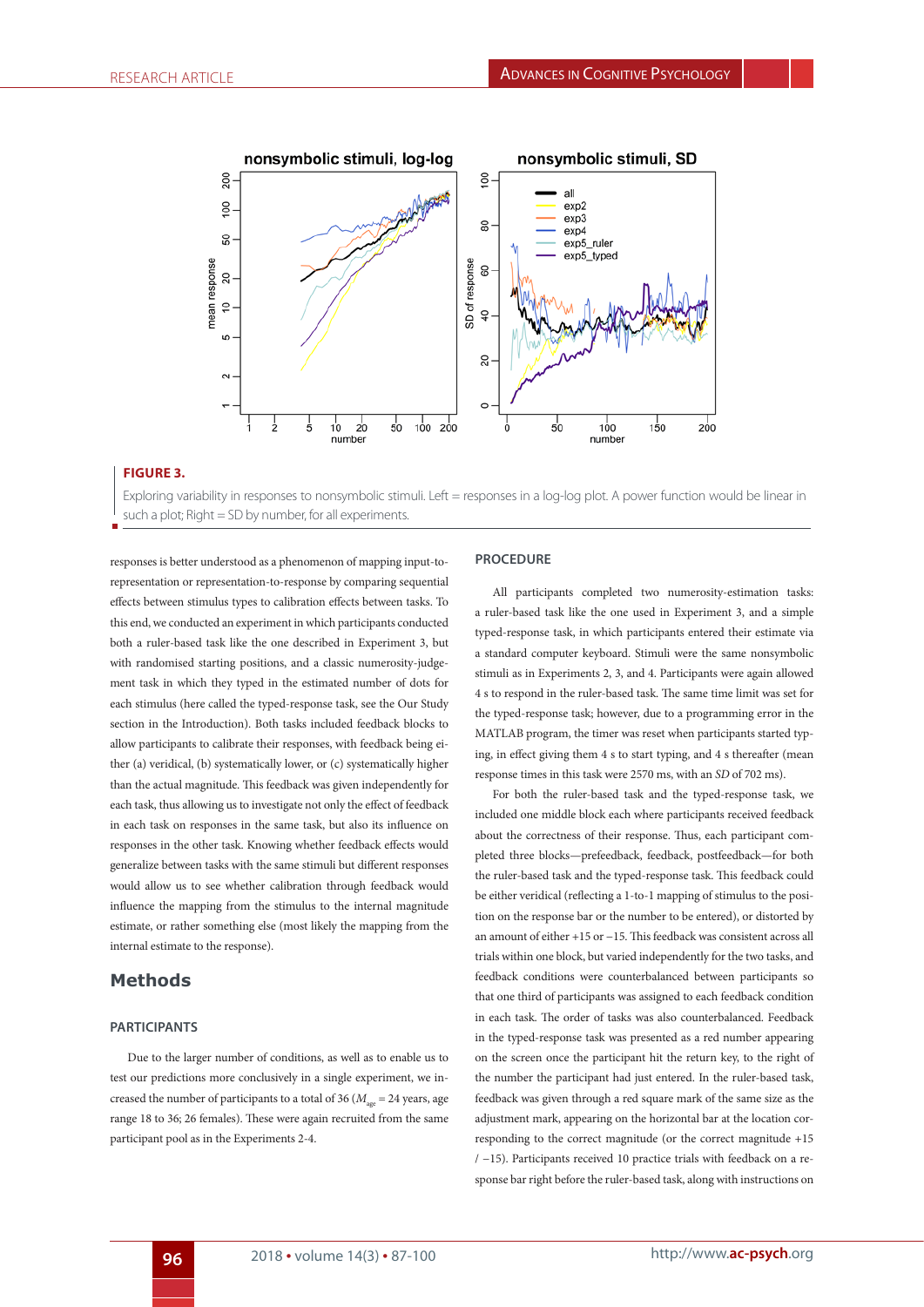how the feedback worked. In the −15 and +15 feedback blocks, stimuli were restricted so that feedback fell in the 15-85 and 115-185 ranges, such that feedback was never too close to the bounds of the response bar, or on the "wrong" side of the mid-point, so as to not make the manipulation too obvious (see Barth & Paladino, 2011). No oddball blocks were included. Each block consisted of 120 trials, resulting in a total of 720 trials per participant.

# **Results**

Overall, 860 trials had to be removed because no valid answer had been given (3.3%) or for being outside the allowed response times. A further 330 trials (1.3%) were excluded as outliers. One participant had to be removed from analysis for not understanding the task. During debriefing, all participants were asked if they had considered the feedback to be accurate. Six out of 36 participants said that they had not, which included one participant who had received veridical feedback. Following this, participants received information about whether they had in fact received veridical or distorted feedback. Removing the six participants who had believed the feedback to be inaccurate during the experiment and prior to debriefing from analysis did not substantially change the results (the following analyses include those participants).

Similar to the analysis of the other experiments, we first investigated how to best model the data from each task. We fit separate models for responses given in blocks prior to feedback, during feedback, and after feedback had been presented. In the ruler-based task, prefeedback data were fitted best by a power model,  $y = 4.69 \times x^0.66$ ;  $R^2 = .85$ , which fit marginally better than a linear model,  $R^2 = .85$  to .84, with postfeedback data being better fit linearly,  $v = 0.79x + 24.86$ ;  $R^2 = .93$ . As was the case in most previous tasks, the data were fit better when including previous trial magnitude as predictor, both before ( $\Delta {\rm AIC}$  = −11.43; *b* = 0.0424) and after feedback (ΔAIC = −26.9; *b* = 0.0440). During feedback, a power function gave the best fit,  $y = 2.97 \times x^{0.77}$ ;  $R<sup>2</sup> = .94$ , and, unsurprisingly, there was a very strong previous-trial effect,  $\triangle AIC = -314.70$ ;  $b = 0.2399$ . In all three phases, the differences in goodness of fit between the power model and the linear model were marginal, with the logarithmic function doing substantially worse (see Table 2). For the typed-response task, the data were fit best by a power function, in both the prefeedback,  $y = 1.91 \times x^{0.77}$ ;  $R^2 = .89$ , and postfeedback blocks,  $y = 2.10 \times x^{\wedge}0.81$ ;  $R^2 = .90$ . Including the previous trial also improved the fit,  $\triangle AIC = -35.32$ ,  $b = 0.0579$  for prefeedback and  $\triangle AIC = -39.36$ ,  $b = 0.0648$  for postfeedback. With feedback, the linear model did best,  $y = 8.59 + 0.84x$ ,  $R^2 = .94$ , but only marginally better than the power model (see Table 2), and showed a very strong effect of previous trials,  $\triangle AIC = -463.97$ ;  $b = 0.3258$ . Again, model fits were virtually equally good for linear and power functions, but worse for logarithmic fits.

To investigate further the effects of feedback on relative error, and to see if the feedback in the respective other task mattered at all, we further conducted a mixed ANOVA with two between-subjects factors of symbolic feedback, as well as nonsymbolic feedback (3 levels each: +15, −15, 0), as well as the within-subject factor of trial type (ruler-based response or typed response). Unsurprisingly, this revealed a main effect of trial-type,  $F(1, 27) = 33.24$ ,  $p < .001$ , but, perhaps surprisingly, no interaction of Trial Type and either Feedback factor (Trial Type × Verbal Feedback:  $F[2, 27] = 1.35$ ,  $p = .275$ ; Trial Type  $\times$  Nonverbal Feedback:  $F[2, 27] = 0.30, p = .746$ , which would have indicated a general impact of feedback on the response. Post-hoc two-sample *t* tests revealed that no response was influenced by feedback in the other task (*p* > .24 in each instance), but also that there was only very weak evidence, if any, for an effect of same-task feedback (ruler-based task, feedback +15 vs. 0: *t*[20.20] = 0.92, *p* = .370; feedback −15 vs. 0: *t*[21.26] = −0.56, *p* = .580; typed response task, feedback +15 vs. 0: *t*[20.95] = 0.38, *p* = .706; feedback −15 vs. 0: *t*[15.94] = −2.57, *p* = .021). This is supported by visual inspection (see Figure 4).

## **Discussion**

We conducted Experiment 5 for two main purposes: to be able to compare responses obtained from different tasks with nonsymbolic stimuli and to investigate the effect of different types of feedback on the shape of the response functions. The shape we found for the typed response tasks was indeed different from what was found in previous experiments—note that the overestimation for small numbers, found in all response functions to nonsymbolic stimuli, was not found here. The best fitting model was a power function (albeit not by much, see Table 2), as has been proposed by several authors (Izard & Dehaene, 2008; Krueger, 1972; Nieder & Miller, 2003). We can also see (see Figure 3) that this was the only task where variability increased almost linearly with stimulus magnitude—a typical feature of magnitude estimation. In the ruler-based task, we found a similar, albeit somewhat steeper and more linear response function than in previous experiments, even before any feedback had been given. It is possible that the added practice trials had an effect here.

With regards to the feedback we introduced to help participants calibrate their responses, we can see that response functions were markedly steeper after feedback was given. Feedback linearized the responses somewhat, although the response function was still quite far from a veridical function, and it was not clear whether this was still the case once feedback was removed. Still, ruler-based responses were also fit better in blocks after feedback had been given (but was not given any longer). This was not true of typed responses. Importantly, feedback effects did not transfer between tasks, indicating that any calibration was task-specific.

## **GENERAL DISCUSSION**

Two classic findings were reproduced in our experiments: ruler-based responses to symbolic magnitude stimuli exhibited a linear shape in adult participants (Anobile, Cicchini, & Burr, 2012; Siegler & Opfer, 2003), and typed responses to nonsymbolic magnitudes were fit best by a power function (Izard & Dehaene, 2008; Krueger, 1972; Nieder & Miller, 2003). Still, it should be noted that the predictions of these models were remarkably similar, as exponents of the power functions tended to be close to 1 and intercepts of the linear functions close to 0. We also investigated the ruler-based responses to nonsymbolic mag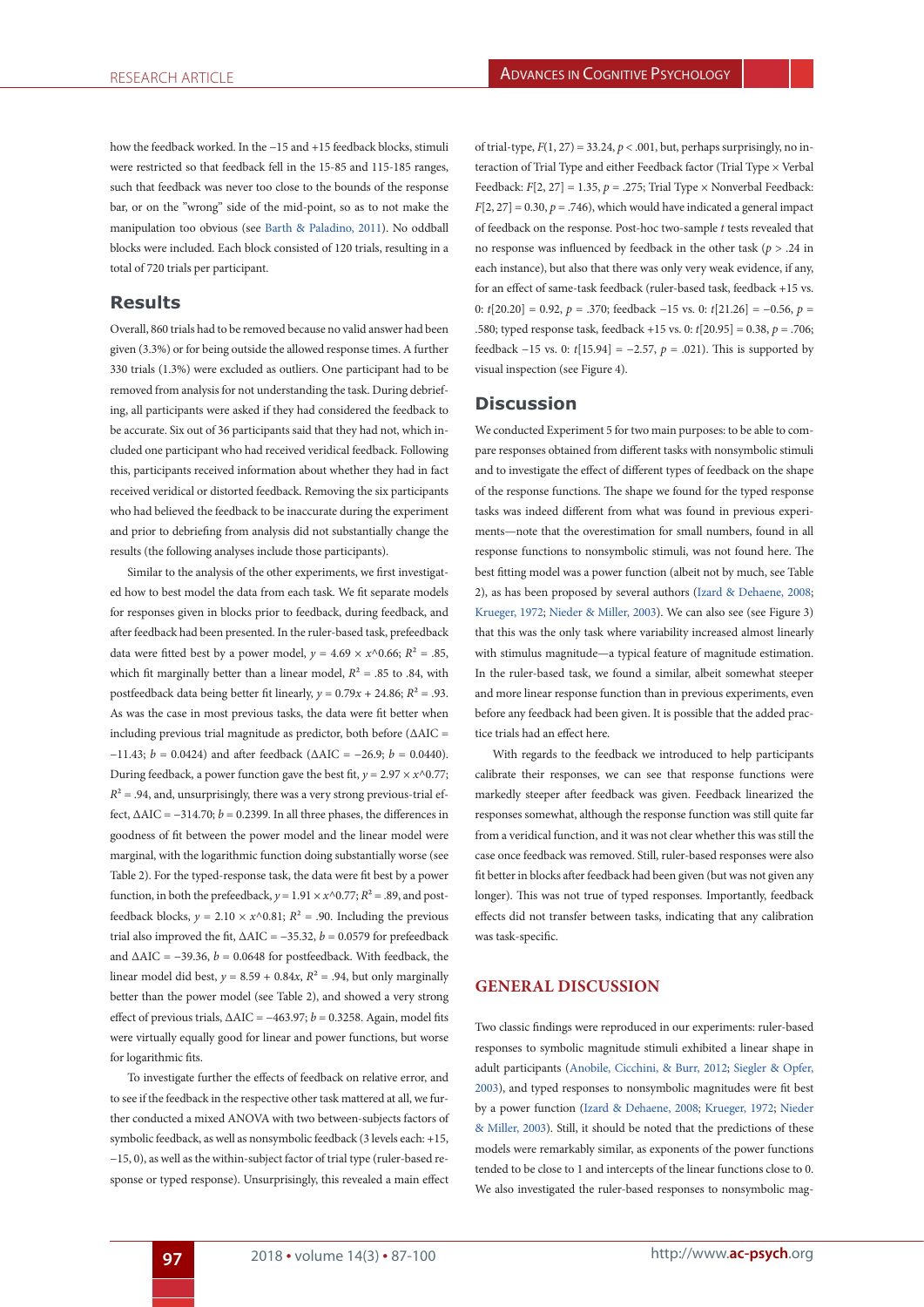nitudes, which were best fit by a power function in three out of four experiments

What remains to be explained is the cause of the shape of these responses. Our experiments (see Table 1 and Figure 1) were designed to investigate three questions, namely, whether responses would depend on previous trials and whether this could explain the response function shape, whether response functions for different input (in the same task) and output (with the same input type) would differ, and whether giving feedback to calibrate the response would linearize the response function.

With regard to the first question of whether these were dynamic effects brought about by the effects of previous trials, we found the strongest effects to be mostly static. There were previous-trial effects, but these were not strong enough to explain much of the variance—and, importantly, not robust to variations (such as flipping the response bar or randomising the starting position in Experiment 4) that the shape of the response function was robust to: The previous-trial effect we found virtually disappeared when different types of stimuli were presented on the current and previous trial, respectively, and disappeared entirely or was even reversed with a randomly flipped response bar in Experiment 4. This touches on another debate, the question of whether a single semantic representation is underlying the processing of magnitudes of different notations (Dehaene, 1992; Walsh, 2003), or whether some magnitudes may be explained as sensory features (Arrighi, Togoli, & Burr, 2014). Our data do not speak strongly against either hypothesis, although a strong version of an underlying magnitude representation would probably predict less distinct interaction patterns depending

on whether the stimulus type was the same or different in consecutive trials.

Regarding the second question of telling apart the different roles of input and output mapping in creating the typical shape of response functions: While a lot of research has focused on the different properties of symbolic and nonsymbolic magnitude processing, the contribution of output format has not been investigated as much beyond the question of methodological confounds (Barth & Paladino, 2011; Cohen & Blanc-Goldhammer, 2011). Although using a ruler-based task may have some problems, it is also quite clear that it provides the possibility of a useful, very direct instrument of measuring responses to symbolic and nonsymbolic stimuli in a comparable way. In this study, we have laid out some key differences between ruler-based task and typed-response tasks, finding that both the mean responses (see Figure 2) and the measured variability (see Figure 3) differ between the two. However, we also found that effects of input type are much more pronounced than effects of the output measure (compare top and bottom rows of Figure 2).

We also used the two different tasks (a ruler-like response bar without a symbolic component and a typed response) to investigate whether giving feedback on one type of response would have any effect on responses in another type of response, which we did in Experiment 5, thus trying to answer the third question: Can we linearize responses to nonsymbolic magnitudes through calibration, and if so, what do we calibrate? We found some, but not very strong linearization (see Figure 4), and no impact of feedback in one task on responses in the other task. Since both tasks used identical stimuli, we conclude that what is calibrated is not the input mapping from stimulus to internal



#### **FIGURE 4.**

Responses in Experiment 5, by feedback. Prefeedback panels show data from all groups. Dashed lines depict veridical performance. Top row = ruler-based task. Bottom row = typed number response; Left column = before feedback was introduced; Middle column = feedback blocks; Right column = post-feedback blocks without feedback.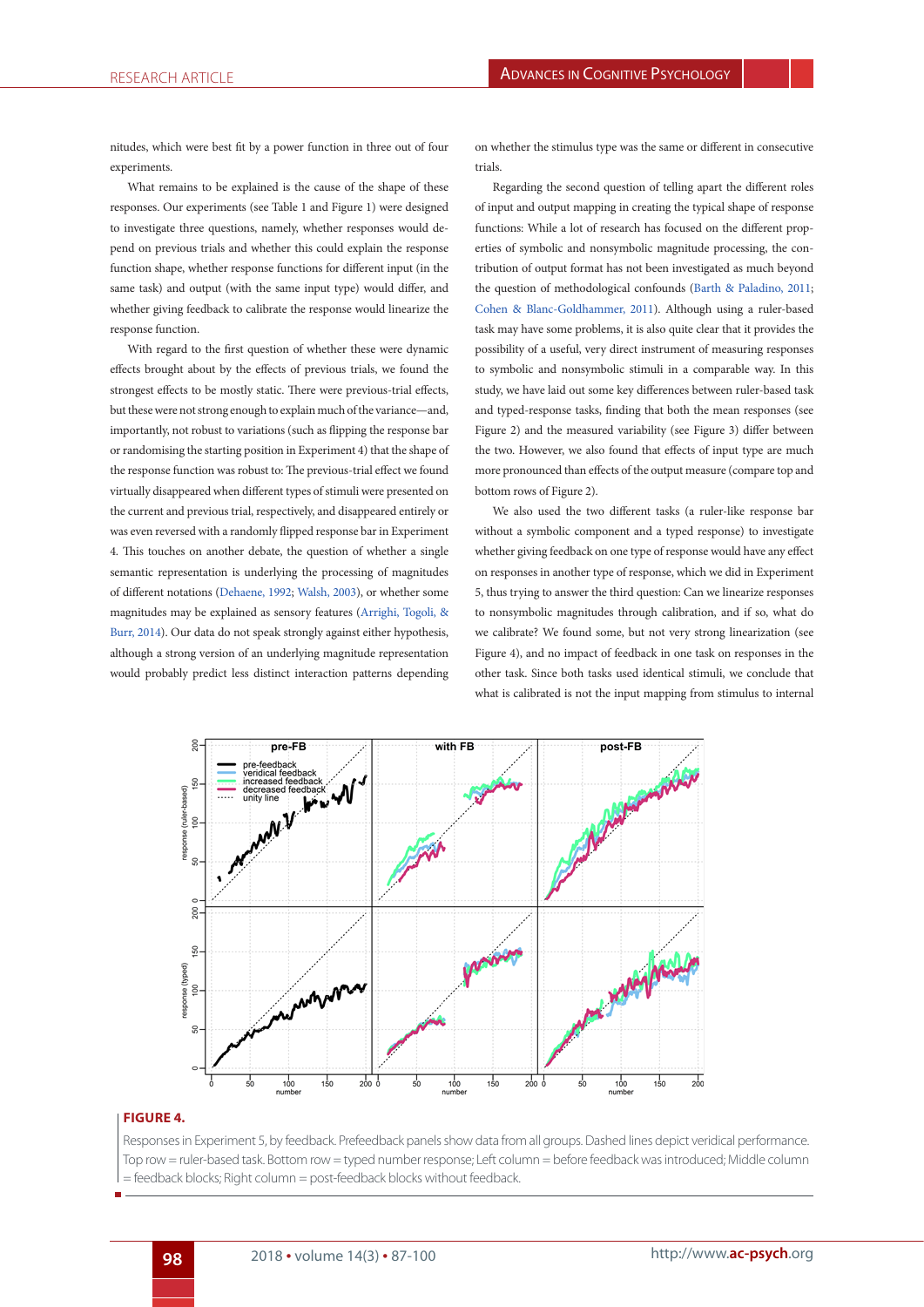representation, but the output mapping from internal representation to response. We also see that this is not sufficient to completely linearize the response. Our data also allow the conclusion that the nonlinear shape is arguably a function of input-to-representation mapping mechanisms, as it is seen in both tasks, and we have demonstrated that the ruler-based task in itself does not lead to a nonlinear response function.

We should also offer a word of caution on our stimuli. As mentioned in the Experiment 2 section, several sensory stimulus features were somewhat informative about the numerosities presented. Indeed, responses based solely on the circumference of the clouds would have allowed a participant to judge the magnitudes quite well (explaining 59% of the variance, assuming perfect perception of this aspect). Participants scored substantially higher than this, however (see Table 2), so that any reliance on purely sensory cues would have had to be a combination of several cues (see, e.g., Gebuis et al., 2014). However, the result of such a combination of cues would be a sort of nonsymbolic magnitude, and while the discussion about how to define nonsymbolic magnitude is an interesting one, it is beyond the scope of this paper. Another caveat is the fact that our stimuli were always displayed centrally. This would have directed participants' attention to the centre of the screen, as well as providing a potential point of reference, and thereby could have biased responses towards the middle of the response bar. We accounted for this by validating the method with Arabic digits (Experiment 1), but of course the visual processing of Arabic digits is much easier than that of clouds of dots—thus, it is possible for such a mechanism to affect nonsymbolic, but not symbolic trials. Of course, typed responses would not be affected by this mechanism and produced the same nonlinear response function (Experiment 5).

We conclude that the nonlinear shape of the number line is largely robust to calibration even through direct, veridical feedback, and that features of both stimuli and output measures contribute to it. Small effects of feedback do not transfer to different response types using the same stimuli, indicating that calibration affects the mapping from representation to output. Serial dependencies exist between trials, but are too weak to explain the shape of the responses in such tasks.

## **ACKNOWLEDGEMENTS**

We thank Alistair Yousefi and Larissa Brockmann for their help collecting data. KKK was supported by a PhD scholarship as part of a grant to VHF by the Deutsche Forschungsgemeinschaft (DFG) within the international graduate research training group on Cross-Model Interaction in Natural and Artificial Cognitive Systems (CINACS; DFG IKG-1247).

#### **REFERENCES**

- Akaike, H. (1974). A new look at the statistical model identification. In T. Kailath, D. Q. Mayne, & R. K. Mehra (Eds.), *IEEE Transactions on Automatic Control AC-19* (pp. 716–723). New York, NY: The Institute of Electrical and Electronics Engineers.
- Anobile, G., Cicchini, G. M., & Burr, D. C. (2012). Linear mapping of numbers onto space requires attention. *Cognition, 122*, 454–459. doi: 10.1016/j.cognition.2011.11.006
- Arrighi, R., Togoli, I., & Burr, D. C. (2014). A generalized sense of number. *Proceedings of the Royal Society B: Biological Sciences, 281*, 20141791. doi: 10.1098/rspb.2014.1791
- Barth, H. C., & Paladino, A. M. (2011). The development of numerical estimation: evidence against a representational shift. *Developmental Science, 14*, 125–135. doi: 10.1111/j.1467- 7687.2010.00962.x
- Burnham, K. P., & Anderson, R. P. (2004). Multimodel inference: Understanding AIC and BIC in model selection. *Sociological Methods & Research, 33*, 261–304. doi: 10.1177/0049124104268644
- Cantlon, J. F., Cordes, S., Libertus, M. E., & Brannon, E. M. (2009). Comment on "Log or linear? Distinct intuitions of the number scale in Western and Amazonian indigene cultures." *Science, 323*(5910), 38. doi: 10.1126/science.1164773
- Cicchini, G. M., Anobile, G., & Burr, D. C. (2014). Compressive mapping of number to space reflects dynamic encoding mechanisms, not static logarithmic transform. *Proceedings of the National Academy of Sciences of the United States of America, 111*, 7867–7872. doi: 10.1073/pnas.1402785111
- Cipolotti, L., & Butterworth, B. (1995). Toward a multiroute model of number processing: Impaired number transcoding with preserved calculation skills. *Journal of Experimental Psychology: General, 124*, 375–390. doi: 10.1037/0096-3445.124.4.375
- Cohen, D. J., & Blanc-Goldhammer, D. (2011). Numerical bias in bounded and unbounded number line tasks. *Psychonomic Bulletin & Review, 18*, 331–338. doi: 10.3758/s13423-011-0059-z
- Cordes, S., Gelman, R., Gallistel, C. R., & Whalen, J. (2001). Variability signatures distinguish verbal from nonverbal counting for both large and small numbers. *Psychonomic Bulletin & Review, 8*, 698–707. Retrieved from http://www.ncbi.nlm.nih. gov/pubmed/11848588
- Dehaene, S. (1992). Varieties of numerical abilities. *Cognition, 44*, 1–42. doi: 10.1016/0010-0277(92)90049-N
- Dehaene, S. (2003). The neural basis of the Weber-Fechner law: A logarithmic mental number line. *Trends in Cognitive Sciences, 7*, 145–147. doi: 10.1016/S1364-6613(03)00055-X
- Dehaene, S., Bossini, S., & Giraux, P. (1993). The mental representation of parity and number magnitude. *Journal of Experimental Psychology: General, 122*, 371–396. doi: 10.1037/0096-3445- .122.3.371
- Dehaene, S., Izard, V., Pica, P., & Spelke, E. (2009). Response to comment on "Log or linear? Distinct intutions of the number scale in Western and Amazonian indigene cultures." *Science, 323*(5910), 38. doi: 10.1126/science.1164878
- Dehaene, S., Izard, V., Spelke, E., & Pica, P. (2008). Log or linear? Distinct intuitions of the number scale in Western Amazonian indigene cultures. *Science, 320*(5880), 1217–1220. doi: 10.1126/ science.1156540
- Dehaene, S., Piazza, M., Pinel, P., & Cohen, L. (2003). Three parietal circuits for number processing. *Cognitive Neuropsychology, 20*,